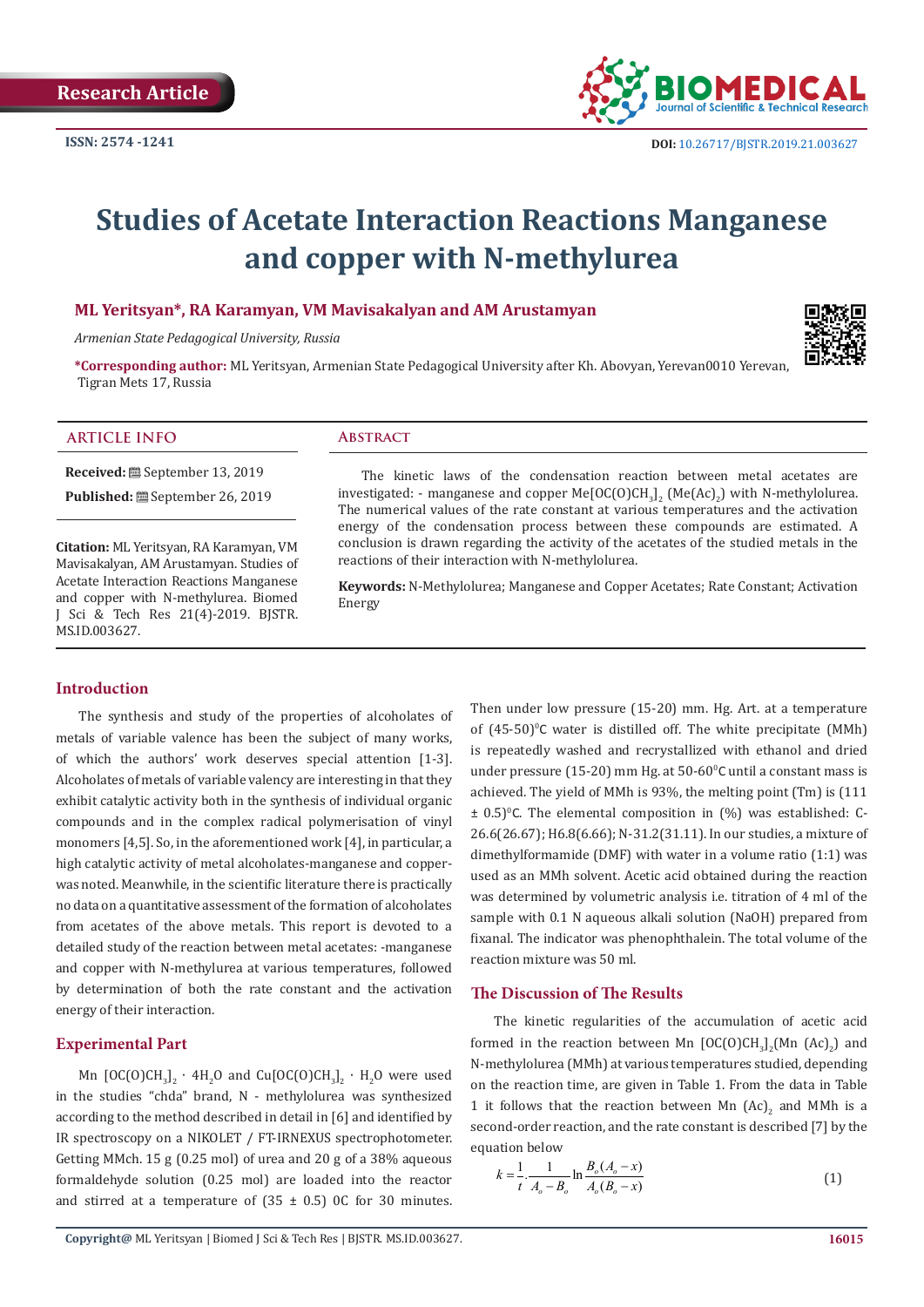Using the data in Table 1 and plotting the dependencies  $\frac{1}{-B_o}$  ln  $\frac{B_o(A_o - x)}{A_o(B_o - x)}$  $\mathbf{v}_o$   $\mathbf{v}_o$   $\mathbf{v}_o$  $B_{0} (A_{0} - x)$  $A_o - B_o$   $A_o (B_o - x)$  $\frac{1}{1-B_o}$  ln  $\frac{B_o(A_o-x)}{A_o(B_o-x)}$  from t (reaction time) are estimated and presented in Table 2 values of the reaction rate constant between Mn  $\left( \mathtt{Ac} \right)_2$  and MMh at different temperatures. Induction periods shown in Figure 1 regularities can be attributed to the lifetime of the intermediate compound formed upon the interaction of MMh with Mn  $\rm{(Ac)}_{2}$ . The probable structure of the intermediate compound and its further decay can be represented as:

$$
\left[\begin{matrix}0\\CH_3-C-O-Mn\ \stackrel{\bullet}{\bullet}\ \stackrel{\bullet}{\bullet}\ \stackrel{\bullet}{\bullet}\ \stackrel{\bullet}{\bullet}\ \stackrel{\bullet}{\bullet}\ \stackrel{\bullet}{\bullet}\ \stackrel{\bullet}{\bullet}\ \stackrel{\bullet}{\bullet}\ \stackrel{\bullet}{\bullet}\ \stackrel{\bullet}{\bullet}\ \stackrel{\bullet}{\bullet}\ \stackrel{\bullet}{\bullet}\ \stackrel{\bullet}{\bullet}\ \stackrel{\bullet}{\bullet}\ \stackrel{\bullet}{\bullet}\ \stackrel{\bullet}{\bullet}\ \stackrel{\bullet}{\bullet}\ \stackrel{\bullet}{\bullet}\ \stackrel{\bullet}{\bullet}\ \stackrel{\bullet}{\bullet}\ \stackrel{\bullet}{\bullet}\ \stackrel{\bullet}{\bullet}\ \stackrel{\bullet}{\bullet}\ \stackrel{\bullet}{\bullet}\ \stackrel{\bullet}{\bullet}\ \stackrel{\bullet}{\bullet}\ \stackrel{\bullet}{\bullet}\ \stackrel{\bullet}{\bullet}\ \stackrel{\bullet}{\bullet}\ \stackrel{\bullet}{\bullet}\ \stackrel{\bullet}{\bullet}\ \stackrel{\bullet}{\bullet}\ \stackrel{\bullet}{\bullet}\ \stackrel{\bullet}{\bullet}\ \stackrel{\bullet}{\bullet}\ \stackrel{\bullet}{\bullet}\ \stackrel{\bullet}{\bullet}\ \stackrel{\bullet}{\bullet}\ \stackrel{\bullet}{\bullet}\ \stackrel{\bullet}{\bullet}\ \stackrel{\bullet}{\bullet}\ \stackrel{\bullet}{\bullet}\ \stackrel{\bullet}{\bullet}\ \stackrel{\bullet}{\bullet}\ \stackrel{\bullet}{\bullet}\ \stackrel{\bullet}{\bullet}\ \stackrel{\bullet}{\bullet}\ \stackrel{\bullet}{\bullet}\ \stackrel{\bullet}{\bullet}\ \stackrel{\bullet}{\bullet}\ \stackrel{\bullet}{\bullet}\ \stackrel{\bullet}{\bullet}\ \stackrel{\bullet}{\bullet}\ \stackrel{\bullet}{\bullet}\ \stackrel{\bullet}{\bullet}\ \stackrel{\bullet}{\bullet}\ \stackrel{\bullet}{\bullet}\ \stackrel{\bullet}{\bullet}\ \stackrel{\bullet}{\bullet}\ \stackrel{\bullet}{\bullet}\ \stackrel{\bullet}{\bullet}\ \stackrel{\bullet}{\bullet}\ \stackrel{\bullet}{\bullet}\ \stackrel{\bullet}{\bullet}\ \stackrel{\bullet}{\bullet}\ \stackrel{\bullet}{\bullet}\ \stackrel{\bullet}{\bullet}\ \stackrel{\bullet}{\bullet}\ \stackrel{\bullet}{\bullet}\ \stackrel{\bullet}{\bullet}\ \stackrel{\bullet}{\bullet}\ \stackrel{\bullet}{\bullet}\ \stackrel{\bullet}{\bullet}\ \stackrel{\bullet}{\bullet}\ \stackrel{\bullet}{\bullet}\ \stackrel{\bullet}{\bullet}\ \stackrel{\bullet}{\bullet}\ \stackrel{\bullet}{\bullet}\ \stackrel{\bullet}{\bullet}\ \stackrel{\bullet}{\bullet}\ \stackrel{\bullet}{\bullet}\ \stackrel{\bullet}{\bullet}\ \stackrel{\bullet
$$



**Figure 1:** Dependence  $\frac{1}{A_o - B_o} \ln \frac{B_o(A_o - x)}{A_o(B_o - x)}$  $\mathbf{v}_o - \mathbf{D}_o$   $\mathbf{A}_o \setminus \mathbf{D}_o$  $B_{0} (A_{0} - x)$  $A_o - B_o$   $A_o (B_o - x)$  $\frac{1}{1-B_0} \ln \frac{B_o(A_o - x)}{A_o(B_o - x)}$  from t (min) at various temperatures: 1- (60°C); 2- (65°C); 3- (70°C); 4- (75°C).

**<u>Table 1</u>:** Kinetics of the reaction between Mn  $(Ac)$ <sub>2</sub> and MMh at different temperatures [MMh]0 =  $(A)0=0.6$  mol / l; [Mn  $(Ac)$ <sub>2</sub>] 0 = (V) 0-0.3 mol/L.

| $\frac{N_o}{N_o}$<br>$\boldsymbol{n}$<br>$\boldsymbol{n}$ | The concentration of acetic acid $(x)$ during the reaction time Mn $(AC)$ 2 with MMh at temperatures: |                              |       |                                            |                          |                              |       |                              |
|-----------------------------------------------------------|-------------------------------------------------------------------------------------------------------|------------------------------|-------|--------------------------------------------|--------------------------|------------------------------|-------|------------------------------|
|                                                           | 600C                                                                                                  |                              | 650C  |                                            | <b>700C</b>              |                              | 750C  |                              |
|                                                           | t.min                                                                                                 | $X \stackrel{M}{=}$<br>$\pi$ | t.min | $X \stackrel{M}{\longrightarrow}$<br>$\pi$ | t.min                    | $X \stackrel{M}{=}$<br>$\pi$ | t.min | $X \stackrel{M}{=}$<br>$\pi$ |
| T                                                         | 8,0                                                                                                   | 0.004                        | 15    | 0,001                                      | 20                       | 0,014                        | 15    | 0,018                        |
| 2                                                         | 30,0                                                                                                  | 0,008                        | 20    | 0,008                                      | 30                       | 0,018                        | 20    | 0,02                         |
| 3                                                         | 40,0                                                                                                  | 0,014                        | 25    | 0,012                                      | 40                       | 0,024                        | 30    | 0,032                        |
| 4                                                         | 50,0                                                                                                  | 0,022                        | 30    | 0,014                                      | 50                       | 0,042                        | 40    | 0,044                        |
| 5                                                         | 60,0                                                                                                  | 0,025                        | 40    | 0,022                                      | 60                       | 0,052                        | 50    | 0,062                        |
| 6                                                         | 70,0                                                                                                  | 0,032                        | 50    | 0,032                                      | 70                       | 0,067                        | 60    | 0,08                         |
| $\overline{7}$                                            | $\overline{\phantom{a}}$                                                                              | $\overline{\phantom{a}}$     | 60    | 0,038                                      | $\overline{\phantom{a}}$ | $\overline{\phantom{a}}$     | 70    | 0,088                        |
| 8                                                         | $\overline{\phantom{0}}$                                                                              | $\overline{\phantom{a}}$     | 70    | 0,045                                      |                          |                              |       |                              |

**Table 2:** The values of the reaction rate constant between MMh and Mn (Ac)<sub>2</sub> at various temperatures.

| $T(^0K)$ | 222<br>ააა | 220<br>ააი<br>. |       | $\sim$ $\sim$ |
|----------|------------|-----------------|-------|---------------|
| mol sec) | ັບເປ       | b.u             | 10,02 | <b>TT,U</b>   |

Using the Arrhenius equation  $k = Ae^{-Ea/kT}$  (2) [7] and constructing the dependence of ln *k OT*  $\left(\frac{1}{T}\right)$  (Figure 2) based on the numerical values of k of (Table 2), the activation energy (Еа ) the reaction of the interaction of MMC with Mn  $\left( \mathtt{Ac} \right)_2$ , which turned out to be equal to (23±2) kcal / mol. The data in Table 3 indicate that the reaction between Cu  $\left(\textrm{Ac}\right)_{2}$  and MMh, like the reaction of manganese acetate Mn  $\left( \mathtt{Ac}\right) _{2}$  with MMh, is a second-order reaction, and the rate constant is described by equation (1). Using the data in (Table 3) and plotting the dependencies  $\frac{1}{A_o - B_o} \ln \frac{B_o(A_o - x)}{A_o(B_o - x)}$  $\mathbf{u}_o$   $\mathbf{v}_o$   $\mathbf{u}_o$   $\mathbf{v}_o$  $B_{0} (A_{0} - x)$  $A_o - B_o$   $A_o (B_o - x$  $\frac{1}{-B_o} \ln \frac{B_o(A_o - x)}{A_o(B_o - x)}$  from t (reaction time) are estimated and presented in (Table 4) values of the reaction rate constant between Cu  $\left(\mathtt{Ac}\right)_{2}$  and MMh at different temperatures (Figure 3). Yeritsyan M.L. Using the data of Table 4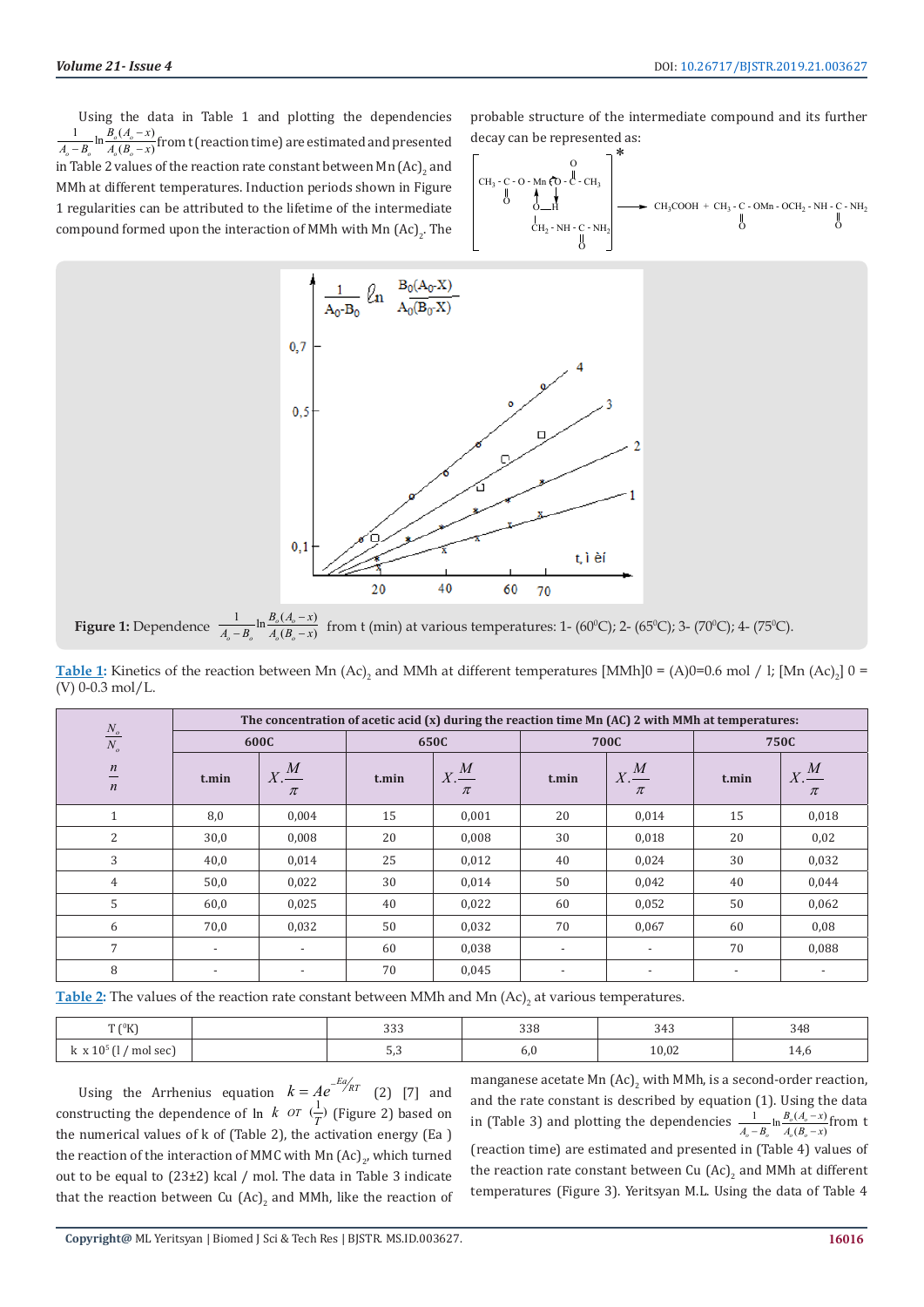and plotting the dependence of ln *k OT*  $(\frac{1}{T})$  (Figure 4), the value of the activation energy of the reaction between Cu  $\left(\mathtt{Ac}\right)_2$  and MMh was estimated, which turned out to be  $10 \pm 1.5$  kcal / mol. Thus,

from a comparison of the numerical values of the interaction activation energy, we can conclude that copper acetate (Cu  $\rm{(Ac)}_{2}$ ) in the reaction with MMh is more active than manganese acetate  $(Mn (Ac)<sub>2</sub>)$ .